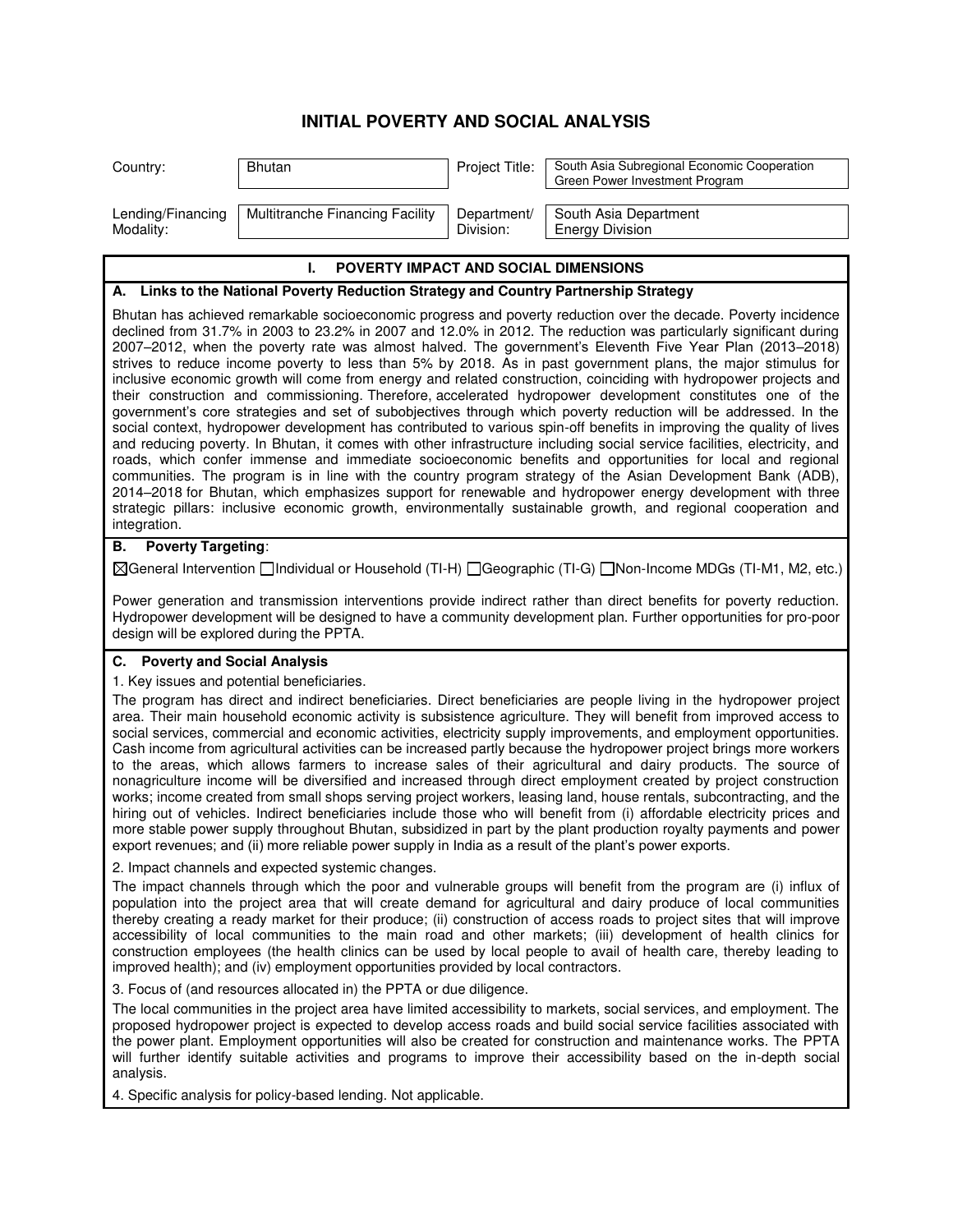| <b>GENDER AND DEVELOPMENT</b><br>Ш.                                                                                                                                                                                                                                                                                                                                                                                                                                                                                                                                                                                               |  |  |  |
|-----------------------------------------------------------------------------------------------------------------------------------------------------------------------------------------------------------------------------------------------------------------------------------------------------------------------------------------------------------------------------------------------------------------------------------------------------------------------------------------------------------------------------------------------------------------------------------------------------------------------------------|--|--|--|
| 1. What are the key gender issues in the sector/subsector that are likely to be relevant to this project or program?                                                                                                                                                                                                                                                                                                                                                                                                                                                                                                              |  |  |  |
| Women play significant roles in rural economy where the project sites are located. In rural areas, labor force<br>participation rates are higher for women than men, and women outnumber men among the employed, particularly in<br>agriculture. Agriculture is a sector in which productivity and earnings remain low. The PPTA will further assess<br>specific gender issues in the project areas.                                                                                                                                                                                                                              |  |  |  |
| 2. Does the proposed project or program have the potential to make a contribution to the promotion of gender equity<br>and/or empowerment of women by providing women's access to and use of opportunities, services, resources,<br>assets, and participation in decision making?<br>$\boxtimes$ No Please explain.<br>$\Box$ Yes                                                                                                                                                                                                                                                                                                 |  |  |  |
| The PPTA will be designed to enhance benefits to women (e.g., provision of equal pay for equal work, information<br>campaigns on HIV/AIDS risk, and adherence to core labor standards), and where resettlement is involved includes<br>attention to women in any community development plan related to livelihood initiatives for women.                                                                                                                                                                                                                                                                                          |  |  |  |
| 3. Could the proposed project have an adverse impact on women and/or girls or widen gender inequality?<br>$\boxtimes$ No Please explain<br>$\Box$ Yes                                                                                                                                                                                                                                                                                                                                                                                                                                                                             |  |  |  |
| The PPTA will identify actions such as gender-responsive information campaign on sexually transmitted infections<br>and human trafficking, safety and security needed measures such as information campaign on HIV/AIDS risks,<br>provision of safety and security during construction and special assistance to vulnerable women under the<br>resettlement plan or other social development plans.                                                                                                                                                                                                                               |  |  |  |
| 4. Indicate the intended gender mainstreaming category (particularly for the first tranche project):<br>$\Box$ GEN (gender equity) $\Box$ EGM (effective gender mainstreaming)<br>$\boxtimes$ SGE (some gender elements) $\Box$ NGE (no gender elements)                                                                                                                                                                                                                                                                                                                                                                          |  |  |  |
| III.<br>PARTICIPATION AND EMPOWERMENT                                                                                                                                                                                                                                                                                                                                                                                                                                                                                                                                                                                             |  |  |  |
| 1. Who are the main stakeholders of the project, including beneficiaries and negatively affected people? Identify how<br>they will participate in the project design.                                                                                                                                                                                                                                                                                                                                                                                                                                                             |  |  |  |
| The main stakeholders are local people in the project areas. They will include affected people who may lose partial<br>land due to access roads and other project facilities. The public consultations will focus on various targets and<br>locations through interviews and focus group discussions (e.g., women), local block administrations, local<br>communities, and civil society organizations. To do so, the PPTA will conduct a series of surveys of the stakeholders<br>in the project areas.                                                                                                                          |  |  |  |
| 2. How can the project contribute (in a systemic way) to engaging and empowering stakeholders and beneficiaries,<br>particularly, the poor, vulnerable and excluded groups? What issues in the project design require participation of the<br>poor and excluded?                                                                                                                                                                                                                                                                                                                                                                  |  |  |  |
| Through a series of public consultations, the affected households will be informed about the project's components,<br>impacts, entitlement, and mitigation measures to address positive and negative impacts of the project. Information<br>about the project will be shared with stakeholders and beneficiaries on a continuing basis as the project develops. For<br>the hydropower development, some booklets in the local language will be prepared, and illiterate persons will verbally<br>have explanation of the project information. The grievance redress committee will be formed and explained to<br>affected people. |  |  |  |
| 3. What are the key, active, and relevant civil society organizations in the project area? What is the level of civil<br>society organization participation in the project design?<br>$M$ Information generation and sharing $M$ Consultation<br>Collaboration<br>$\Box$ Partnership                                                                                                                                                                                                                                                                                                                                              |  |  |  |
|                                                                                                                                                                                                                                                                                                                                                                                                                                                                                                                                                                                                                                   |  |  |  |
| 4. Are there issues during project design for which participation of the poor and excluded is important? What are they<br>and how shall they be addressed? $\Box$ Yes<br>⊠ No                                                                                                                                                                                                                                                                                                                                                                                                                                                     |  |  |  |
| In the ADB financed past hydropower projects, the executing agencies conducted satisfactory consultations and<br>mitigation plans for the poor and excluded. The PPTA will support the executing and implementing agencies in<br>conduct continued consultations along with local block administrations and the grievance redress committee, with<br>adequate representation from affected households including the poor and vulnerable. It will also facilitate consultation<br>and participation with any civil society organizations, particularly for a community development plan.                                           |  |  |  |
|                                                                                                                                                                                                                                                                                                                                                                                                                                                                                                                                                                                                                                   |  |  |  |